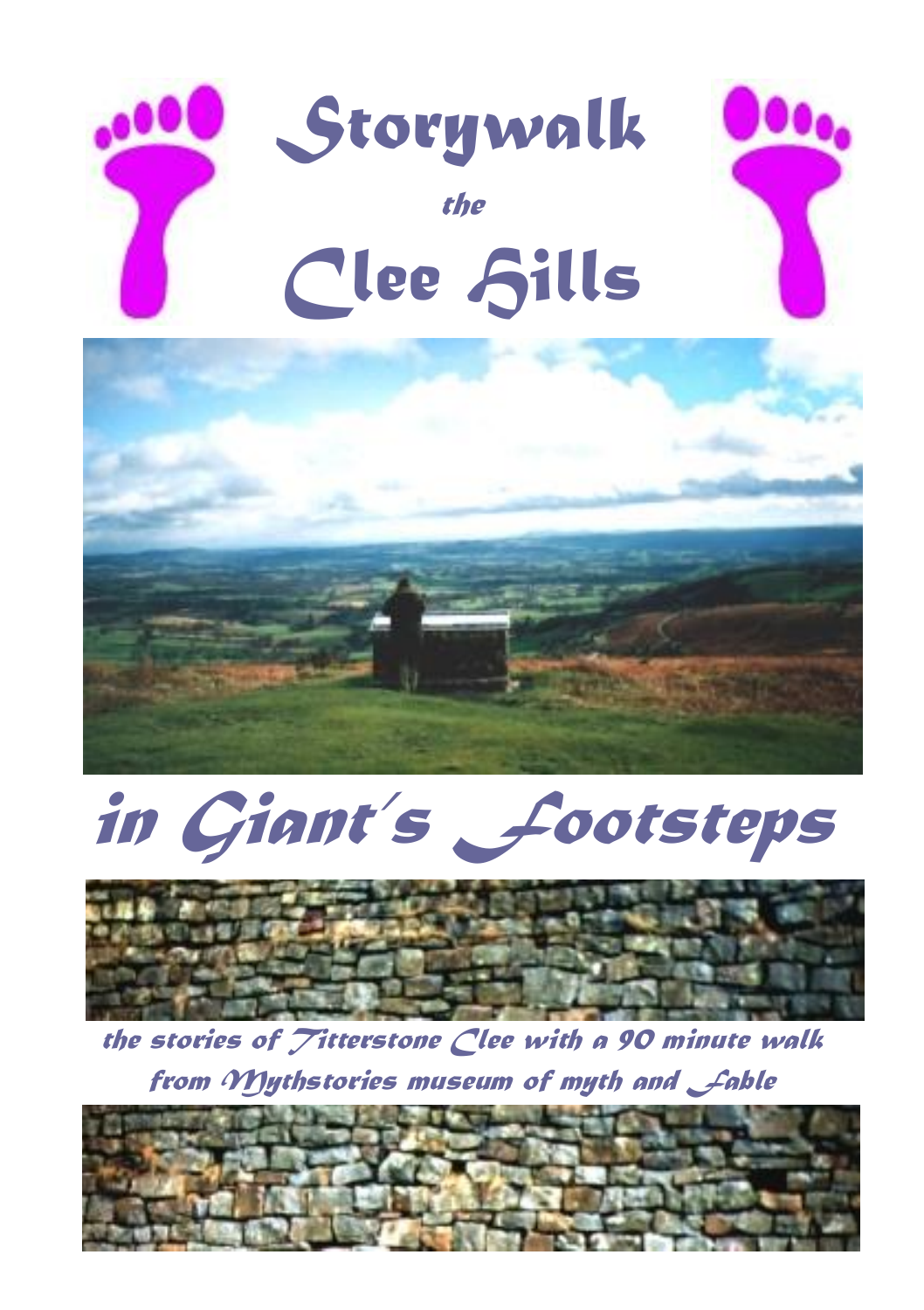*This book contains stories of the Clee Hills and instructions for an enjoyable 1½ hour hill walk starting and finishing at the viewpoint car park at Clee Hill Village, South Shropshire.*

*Be ready for whatever Mother Nature can throw at you. Waterproofs are a good idea, stout shoes are essential. Wear layers of clothing so you can easily adjust to the temperature.*

 *We recommend that you don't rely on the map in this booklet and take an Ordnance Survey Map Explorer 203 on the walk.*



*Remember, please respect the countryside and take your litter home.*



A Mythstories project supported by Teme Rural Challenge Ltd.

Published by Mythstories, The Morgan Library, Aston Street, WEM, Shropshire SY4 5AU

Registered Charity No. 1161594

Design and Layout: Dez Quarréll Photography: Dez Quarréll

Copyright © 2002

Individual copyright © remains with the authors, illustrators and photographers.

The contributors have asserted their rights under Section 77of the Copyright, Designs and Patents Act 1988 to be identified as the authors of this work.

Opinions expressed are not necessarily those of the publishers.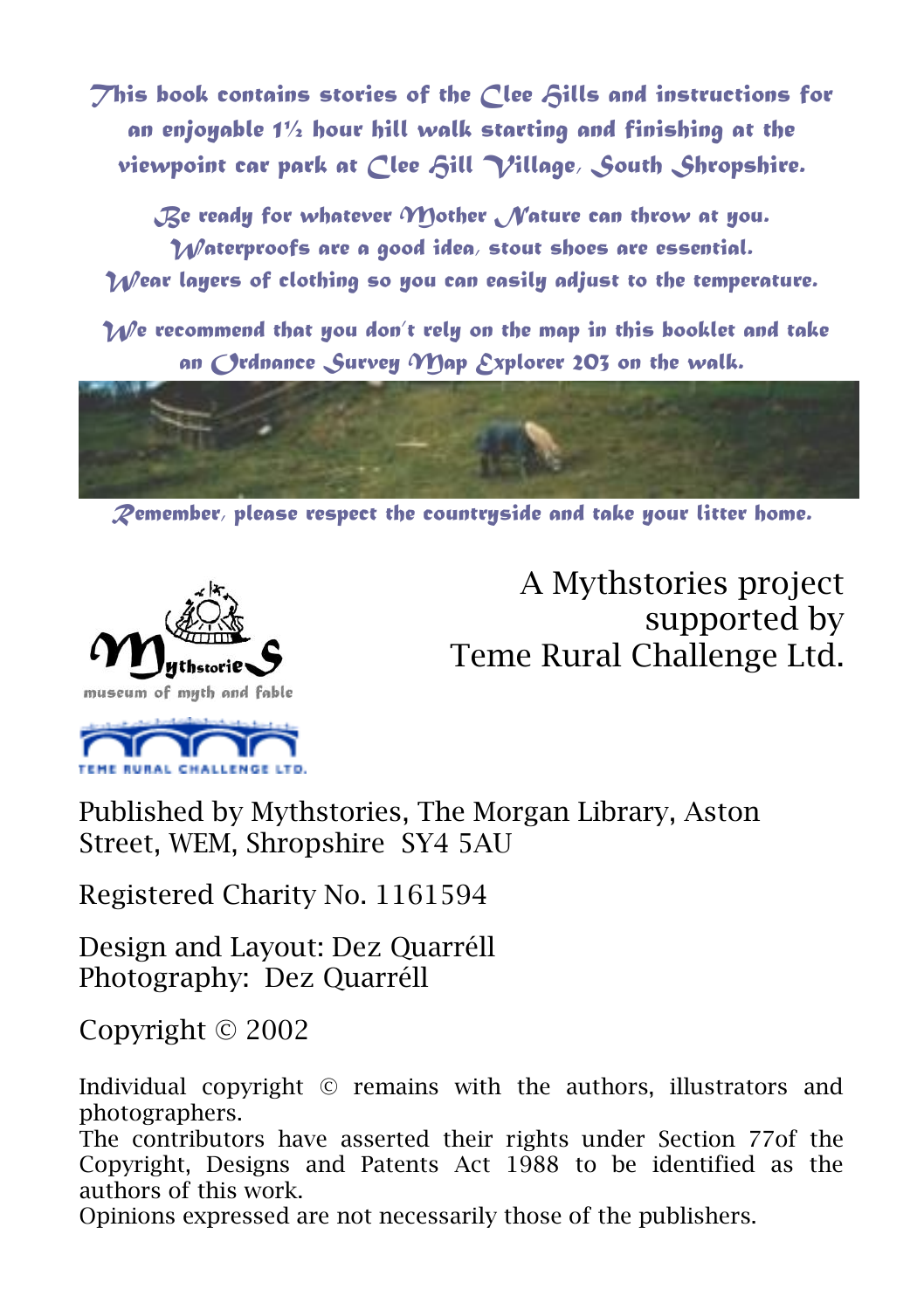## *…stories first the walk follows…*

# **THE STORY OF TITTERSTONE CLEE**

If you go to Hereford Cathedral you can see the Mappa Mundi, one of the first maps, and if you look carefully you can find Titterstone Clee right there, a landmark all those years ago. That's not all you'll find either, there's fantastical creatures of all shapes and sizes and most importantly there are giants galore, and each needing a hill to live in.

Yes, that's right, didn't you know? All giants need a hill to live under in the cold winter and lay upon on warm summer nights. And if they haven't got a hill, well they come equipped with a giant spade so they can make their own.

In the bad old days, yes I know some people call them the good old days, but they've obviously forgotten about the giants and the trouble they caused: Well, in the bad old days there were so many giants that there was hardly room left for all us little folk. And what room they did allow us was mighty uncomfortable – a life making sure you weren't in giants' footsteps was no fun, still less was to become just another item in a giant's lunchbox.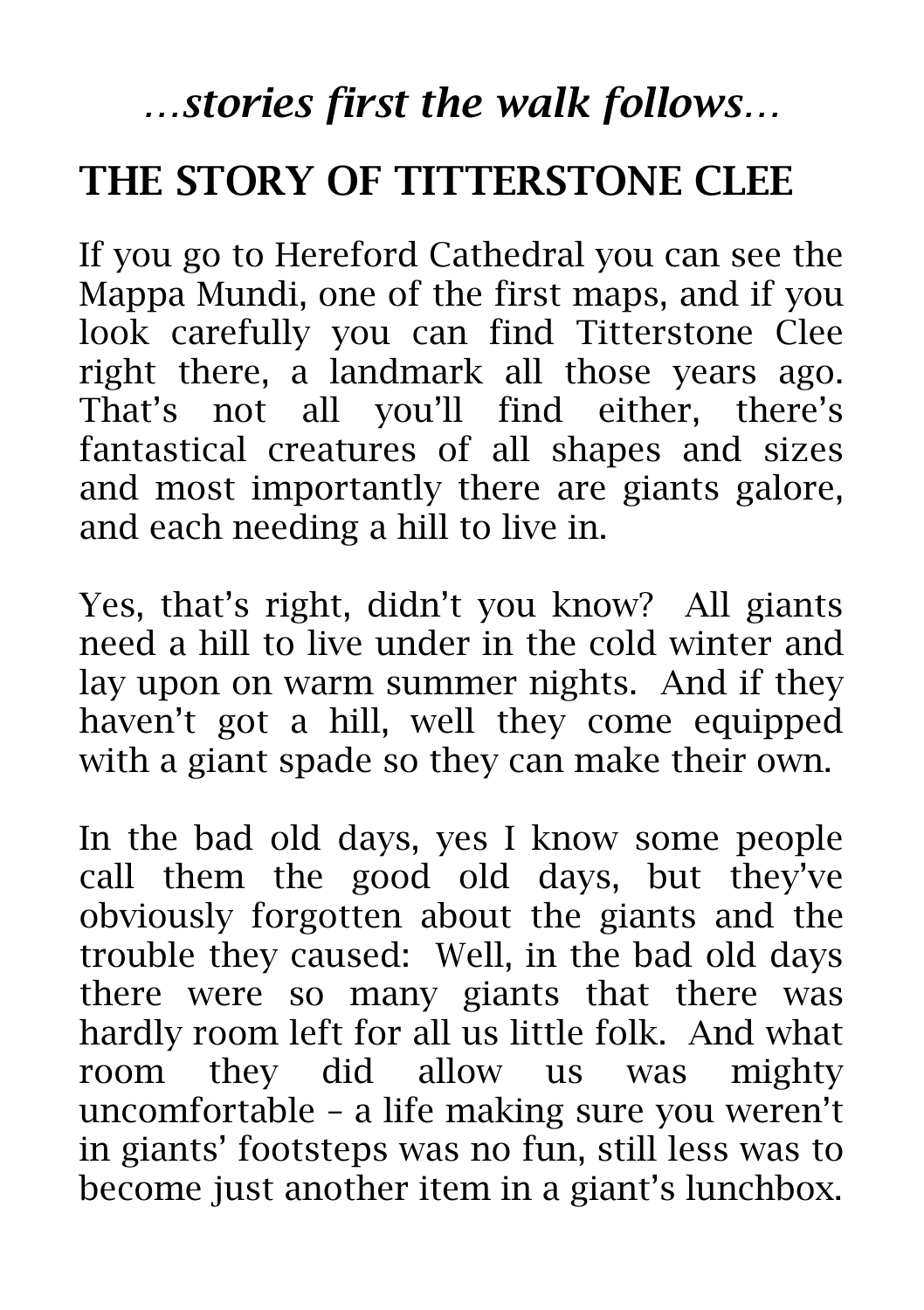But luckily enough giants are a quarrelsome bunch who seem to spend most of their time arguing and fighting amongst themselves. It was just that way around these parts. The giant of Titterstone Clee was a big, boastful fellow with a red hot temper and a mean, nasty streak. He'd sit in his chair, yes that is it still there to this day up on top of the hill, he'd shout and crow at the giants over on Brown Clee and Abdon Burf

> "Not big enough for a hill of your own, you have to share one, what sort of giants are you, eh!"

Now sticks and stones may break your bones and names can never hurt you, but they can get you mighty mad.

And enough of the wrong sort of words can lead to slings and stones in next to no time, and that's just what they did. You don't have to be a student of history to know that one stone thrown leads to another flying back and before long you've got a full scale war.

Well, a war nowadays can be a dangerous and noisy affair, but we're only small fry, can you imagine a battle of giants?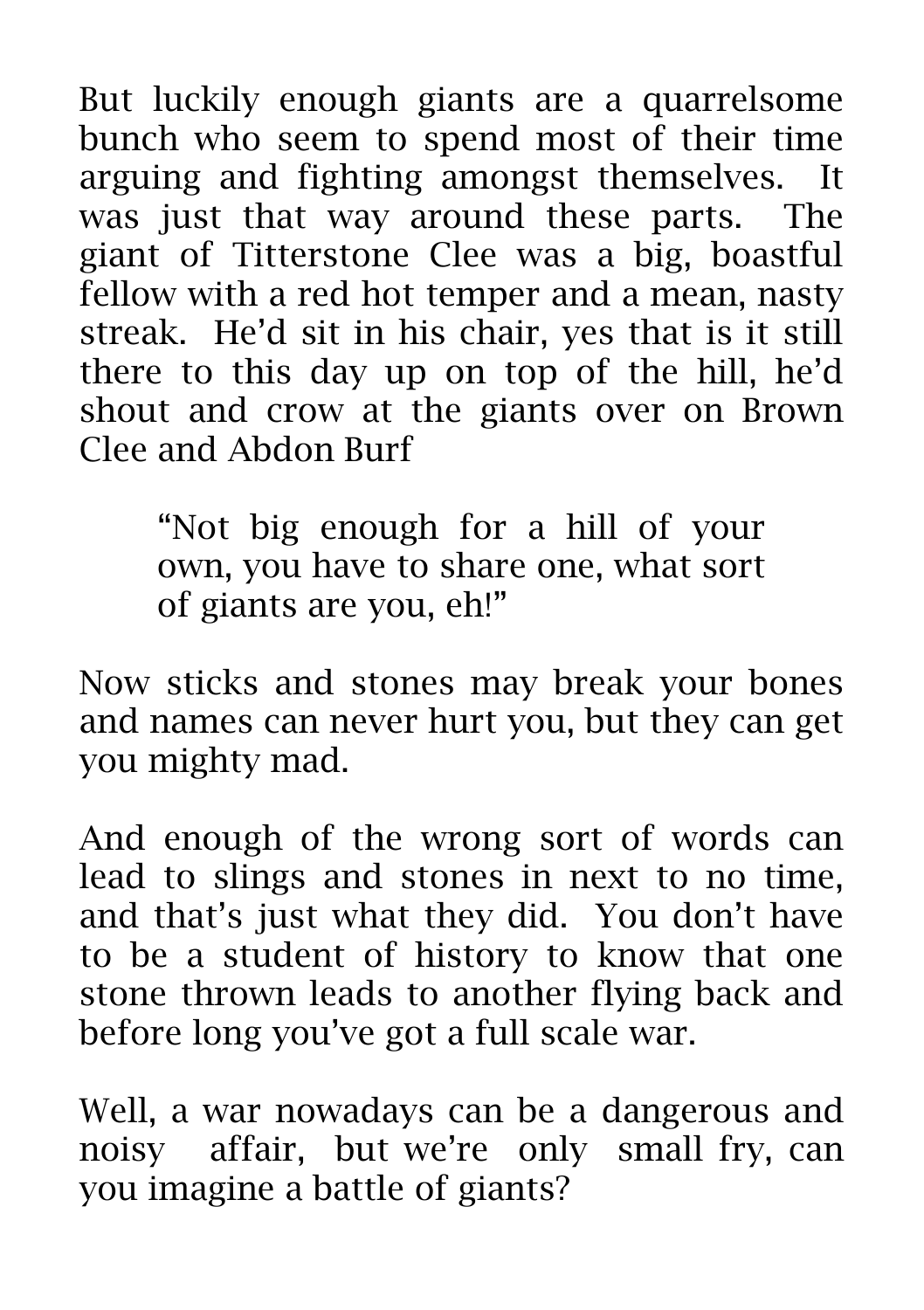The Clee Hills turned from the best to the worst place in all the world. Stones led to rocks and rocks to boulders; and boulders to mighty weapons.

Now, I can see that glitter in your eye, you think this story is just hokum and never happened at all, but, oh yes it did and you can prove it for yourself. Up at the top of Titterstone Clee there's that chair I told you about before and scattered around are boulders galore – the giants' missiles for all to see. And up on Abdon Burf you'll find a mighty 8-foot long slab. It's called 'the Giant's Shaft' and it's all that remains of a massive arrow shot from the Titterstone giant's bow. If you don't believe me now, you'll never believe your own eyes.

That battle went on all summer long and the sky was black above the hills. In the end the giants fought themselves to a standstill and dropped in a heap, unable to move a muscle. And that's when the good people of the Clee Hills saw their chance. They upped with their spades and picks and buried those giants right there where they lay.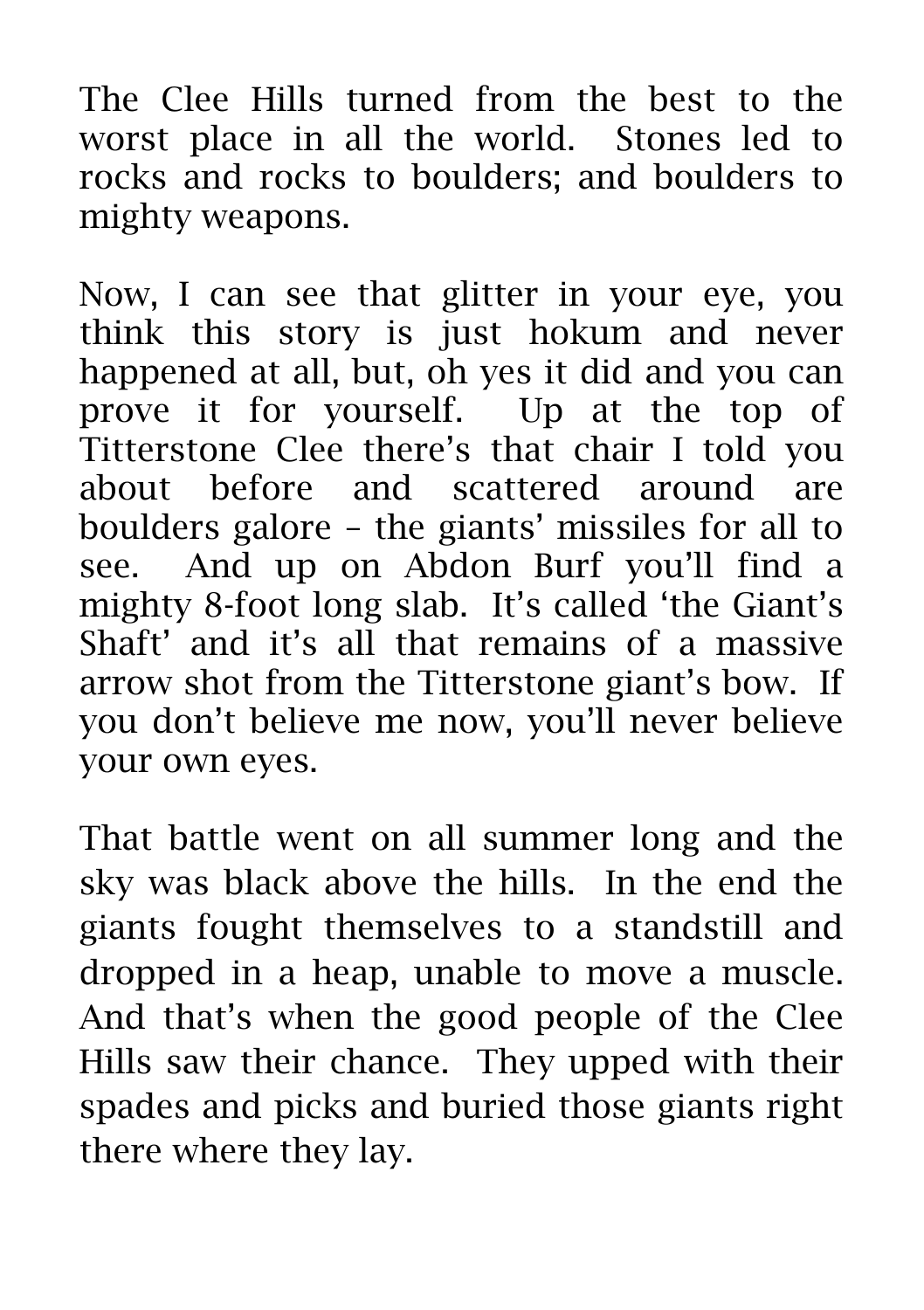The victors climbed into the Giant's Chair to celebrate their conquest. And so loud were their cheers and so noisy the din of pick hitting spade that they frightened all the giants' children away. And nevermore has a giant been seen on the Clee's to this day.

Now the Clee's were back as the best place to live the people didn't want to leave anything to chance. So every last Sunday in August, to commemorate the battles, they held a Wake on the hill. They'd sit in the Chair and intone magic words to keep the giants away.

Are we safe today, with no Titterstone Wake and those magic words lost in the past? I think not. So next time you come to Titterstone Clee, sit in the Giant's Chair and say a little prayer that we might sleep easy in our beds.

*PS: Two of the giants' kids ran off and built a home near Wellington, they called it the Wrekin. But then they argued over who would have the hill and another war broke out.*

*…But that's another story on another hill.*

And here is a poem story from Titterstone Clee…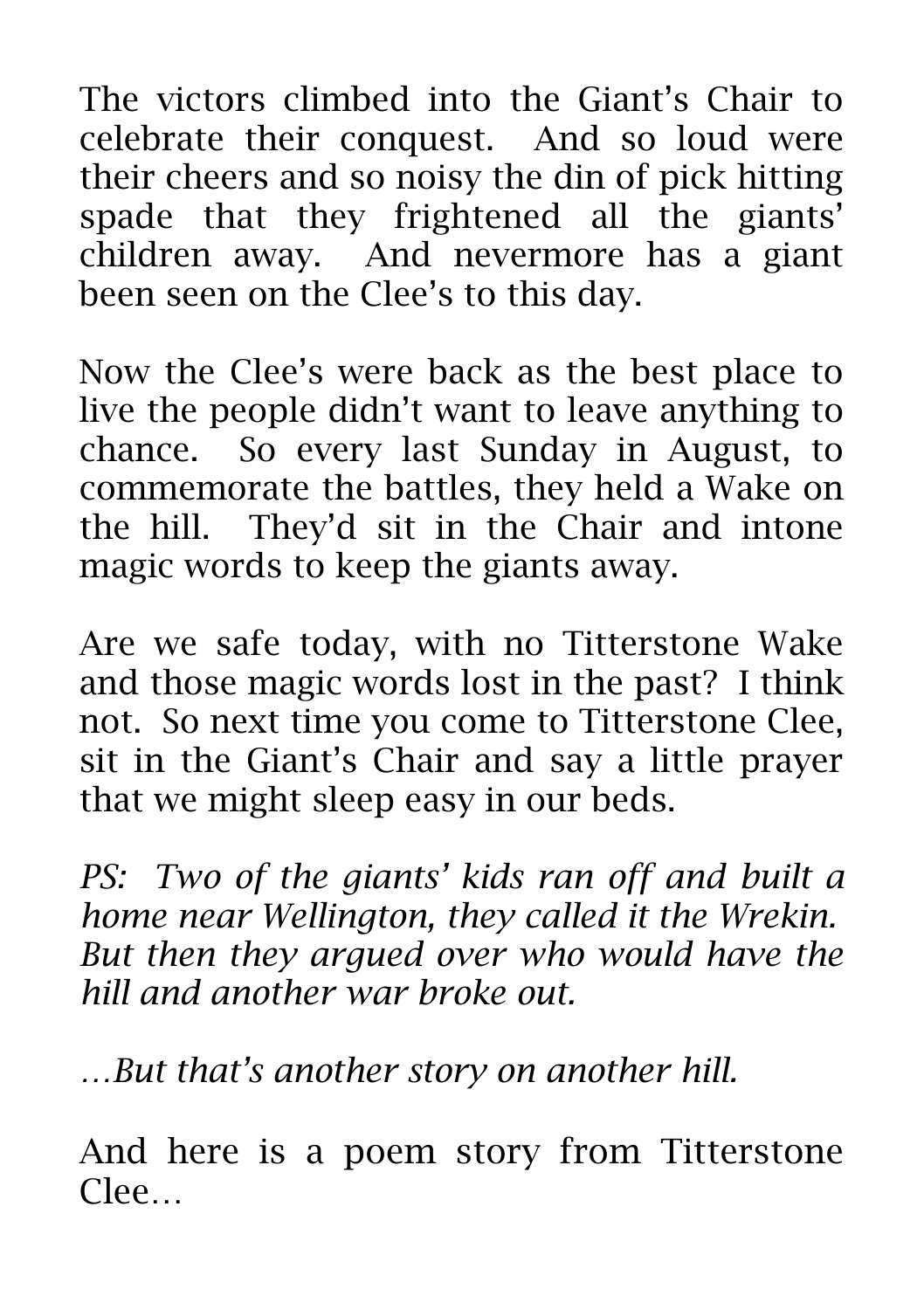#### **MAISIE WHO MAKETH THE MAN**

In the town of Cleobury Mortimer Lived a lady called Maisie Bloomer Now what manner of a woman be she? She be a witch, that is what she be. Maisie Bloomer of Cleobury Mortimer, Know her and that is a witch you see.

Maisie she had a tiny daughter Little girlie, Pleasance be her name Now what manner of a girlie be she? She be a fairy, that's what she be. Pleasance the daughter of Maisie Bloomer, Know her and that's a fairy you see.

Tiny Pleasance she had a boyfriend Litty-bitty-silly Harry Bache Now what manner of a boy child be he? Ordinary boy, that's what he be. Harry Bache boysie of Pleasance Bloomer Know him and a mere mortal you see.

Maisie Bloomer, come one Easter, Took an egg and hexed a hen, Gave the hen's egg to her daughter, For to paint it for her friend.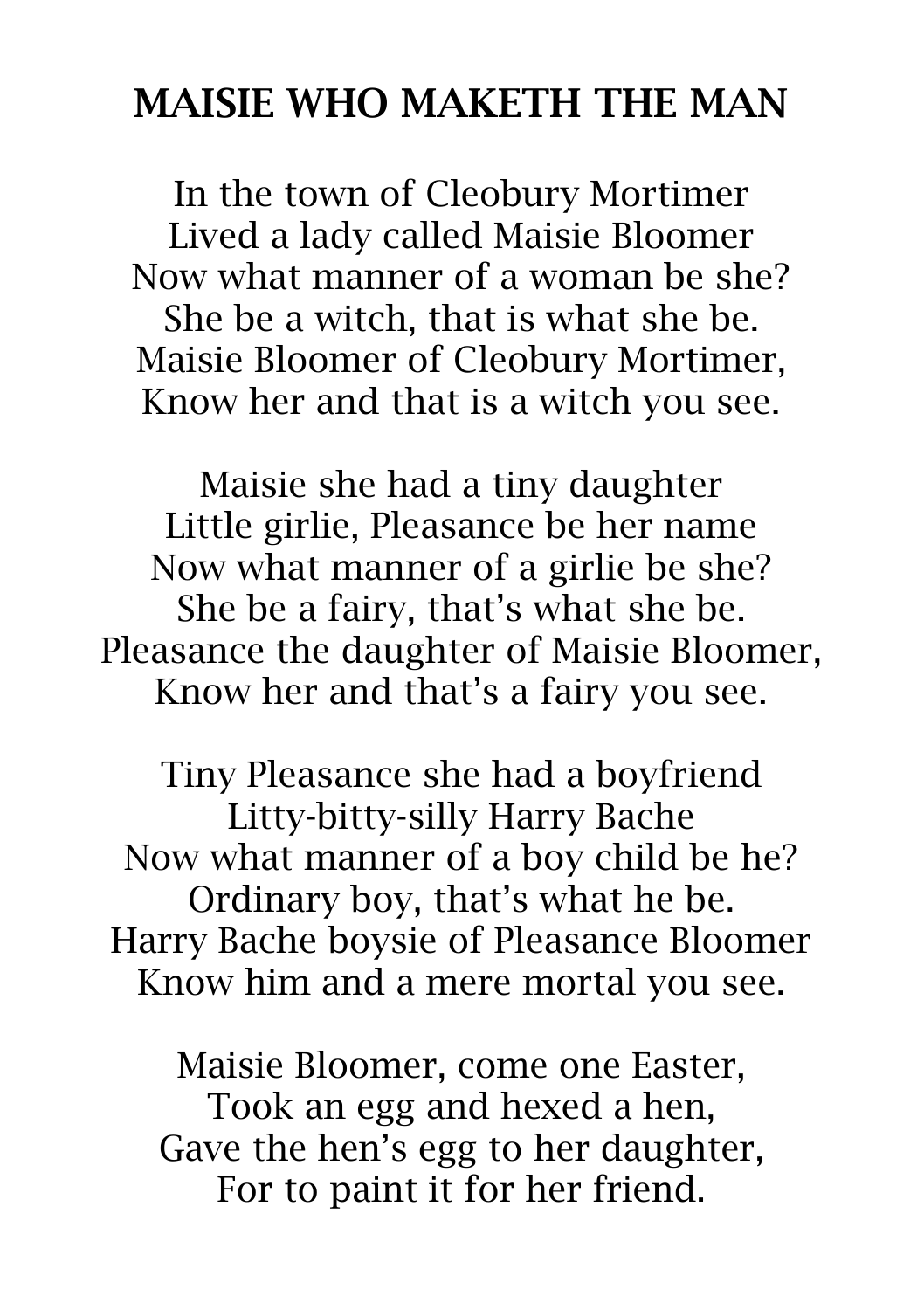Tiny Pleasance took that hen's egg, Prettied it with paint and brush, Gave the hen's egg to her boyfriend, Said don't eat it, treat it thus...

Harry Bache you take this hen egg, Carry it atop that hill, Put it in the blasted ash tree, Leave it stay three weeks until.

Harry after three weeks waiting, Put the egg to hen to hatch, Time gone by with hen a-roosting, Cracked, out came cock with no match.

Out that egg a mighty cockerel, Harry called "The Witch's Bird", Won every cock fight around here, Respect, prizes, the last word!

In the town of Cleobury Mortimer Lived a lady called Maisie Bloomer Now what manner of a woman be she? She be a witch, that is what she be. Maisie Bloomer of Cleobury Mortimer, Know her and that is a witch you see.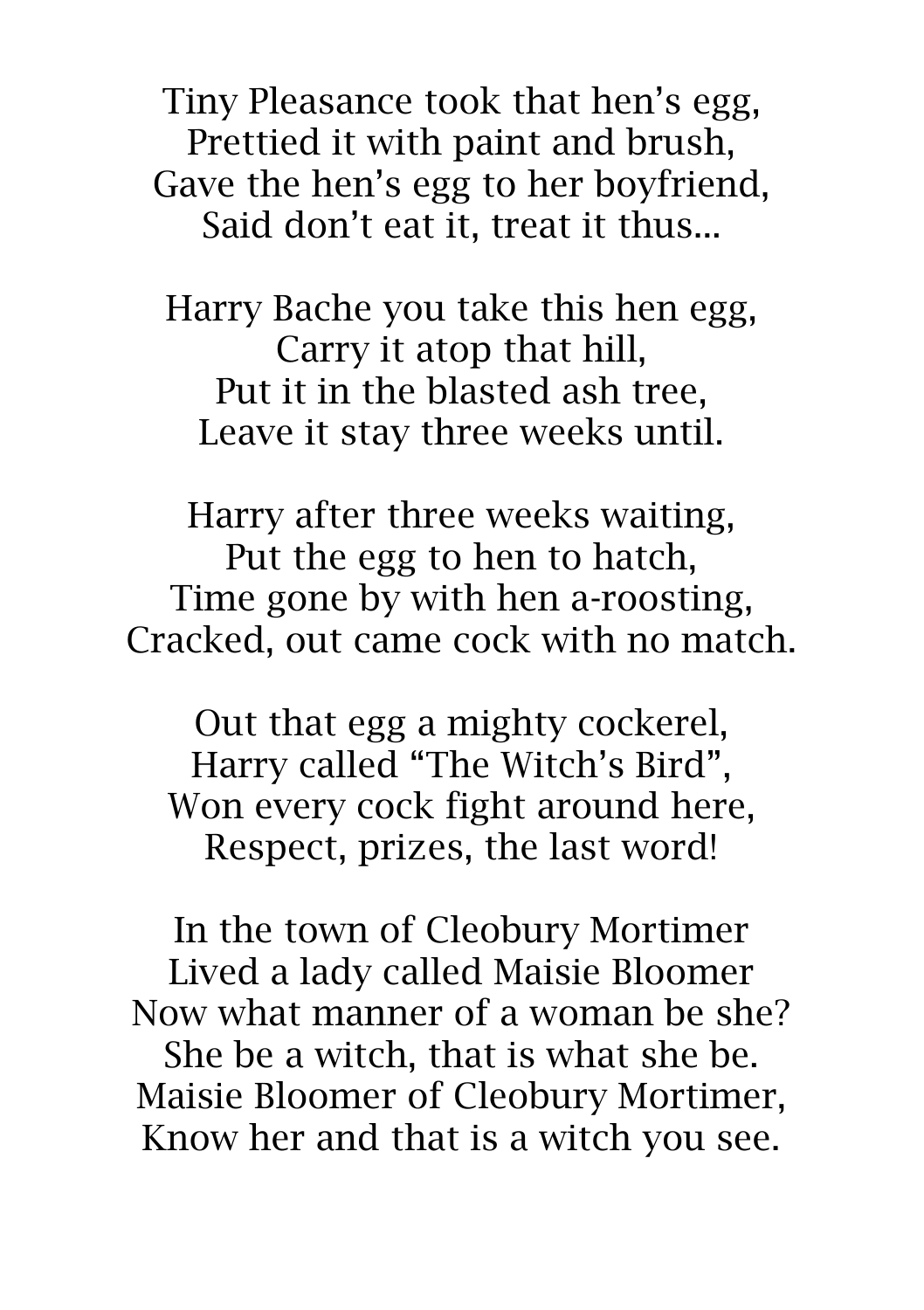Maisie she had a tiny daughter Little girlie, Pleasance be her name Now what manner of a girlie be she? She be a fairy, that's what she be. Pleasance the daughter of Maisie Bloomer, Know her and that's a fairy you see.

Tiny Pleasance she had a boyfriend Sportsman by the name of Harry Bache Now just what manner of a man be he? Extraordinary, that's what he be. Harry Bache the love of Pleasance Bloomer Know him and a special man you see.

### **THE BLACK DOG OF TITTERSTONE**

When you're out walking on Titterstone and the light begins to fail, beware! There are things you will not wish to see. And if you've got an eye for precious jewellery make sure your appetite for ownership doesn't lead you astray.

As the stars begin to twinkle in the sky above, you may catch a glint below and hear the baying of a great black hound.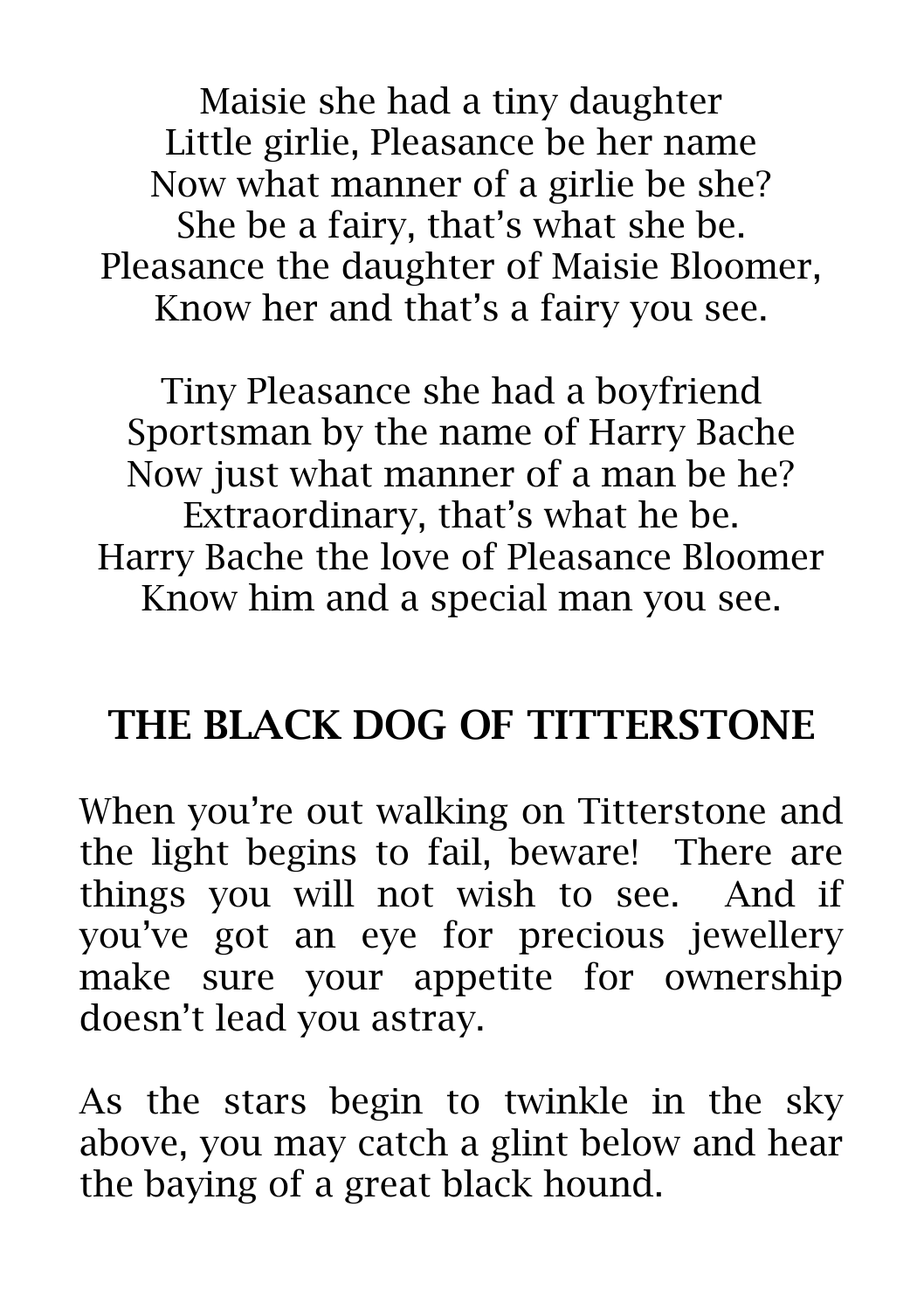He'll come to you nearly all the way and then he'll stop fast, his eyes glowing red looking through you to somewhere or someone beyond.

Look at his neck, as his hackles start to rise, and a red and green collar encrusted in jewels surrounds it.

Try to calm him with whispered words of comfort but he'll never come to you. You'll never touch his precious choker and you won't trap him, so never try.

He's watching someone, and as his white teeth begin to gnash and his snarl rises to a steely growl, suddenly he's gone. Faded off into a night as black as his coat.

You won't be the first to see him, and surely not the last, but always on that same spot. The very place where a ghastly murder took place; and all for the theft of a necklace, a thing of such beauty; so many years ago.

#### *And I hope that hasn't scared you off having an adventure on the hill...*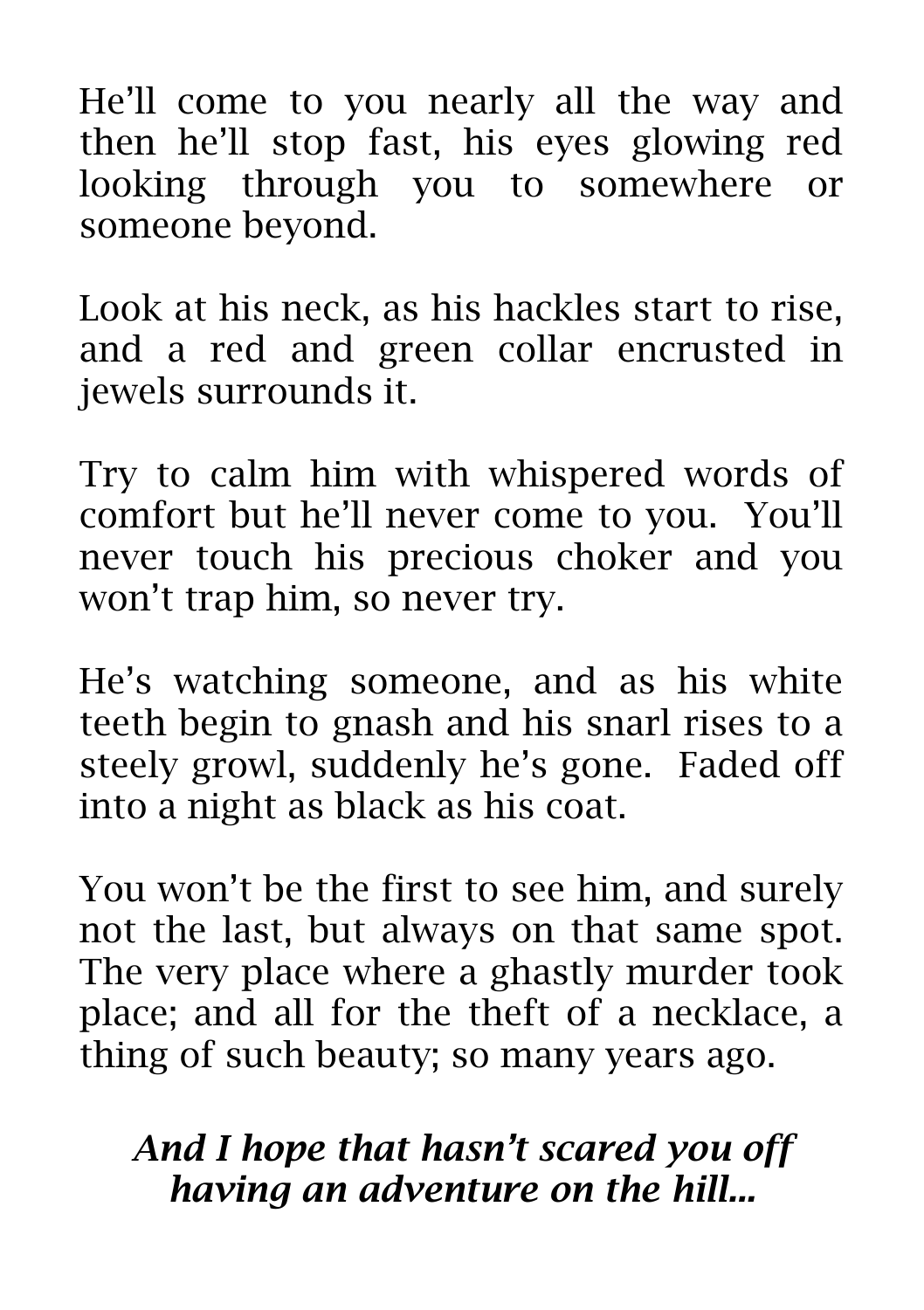# **THE WALK**

Titterstone has been an industrial site since medieval times, when coalmining began here.

Before then, people were certainly busy on the hill. Once there stood a pre-historic stone circle called The Grey Stones, alas long since destroyed, and the Hill was topped off with the largest Iron Age Hillfort in Shropshire. This was, possibly a home for up to 3,000 people before the climate worsened and made the inhabitants seek shelter elsewhere.

**Park at the viewpoint car park in Clee Hill Village, carefully cross the main road and go up the track opposite, leading towards The Kremlin Inn, but take the first right along a track which meets a quarry road. Turn left up the road past the quarries and works, keeping them on your left.**

The Kremlin Inn: At the height of the Cold War when America and Western Europe lived in fear of the mighty USSR, and 'reds under the bed' were thought to be lurking ready to spy on us, the highest pub in Shropshire had a temperamental juke-box which would suddenly break from the top ten hits to blare out Radio Moscow, hence the unusual name.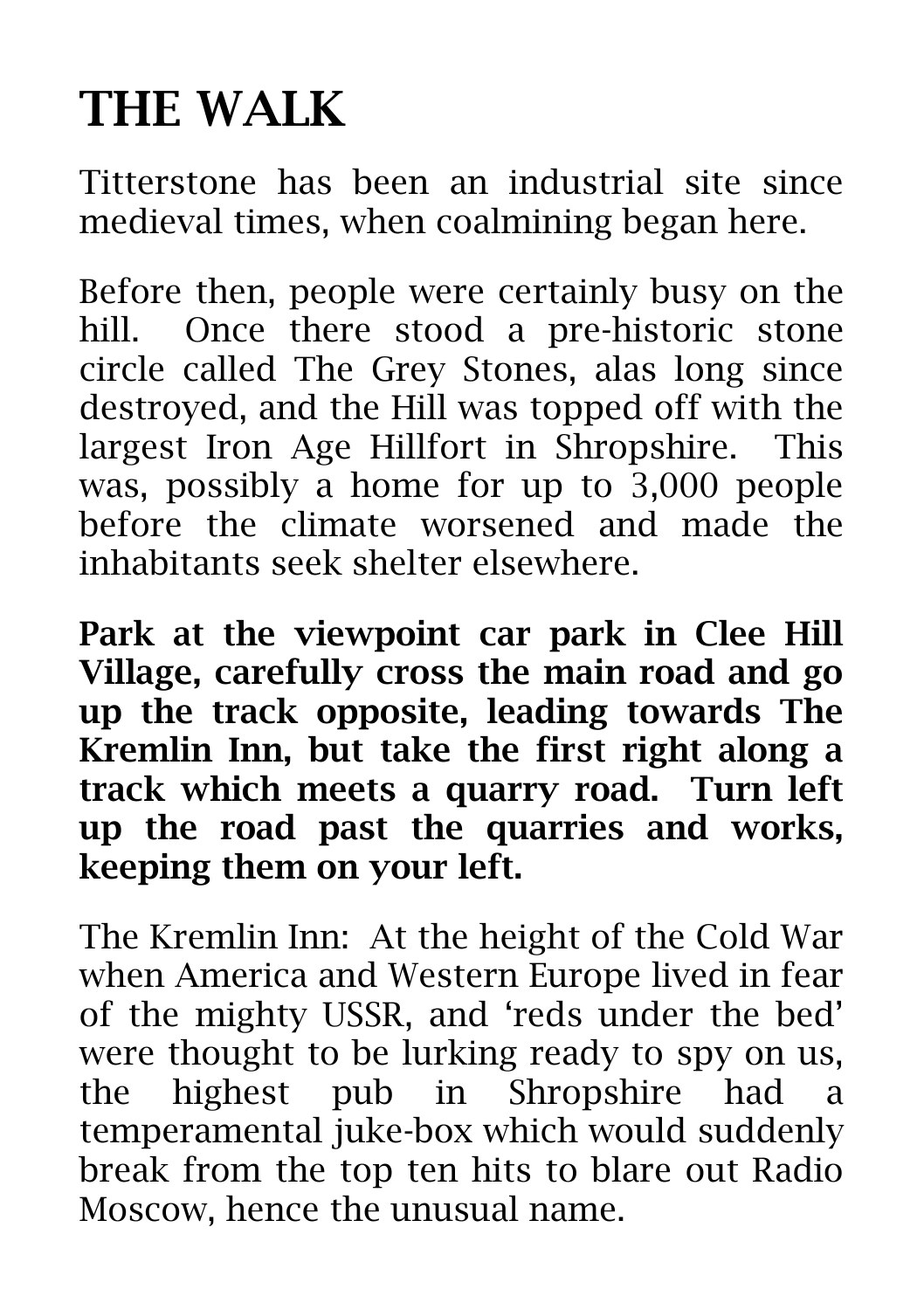I can't speak for the quality of the Vodka, but the food and hospitality is very alluring on a day's walking.

**After passing the quarries, just over a mile into the walk, the road bears right, take the track marked 'Random Farm'. Further on fork right, away from the Three-Forked Pole, up towards the Stooping Stones, you'll see the three-forked pole again off to your left.**

The Stooping Stones: Women coming down from the mines, bent double with large sacks of coal on their backs, used these stones as a resting place to bear the weight of their burden so they could take a breath or two before continuing down the hill.

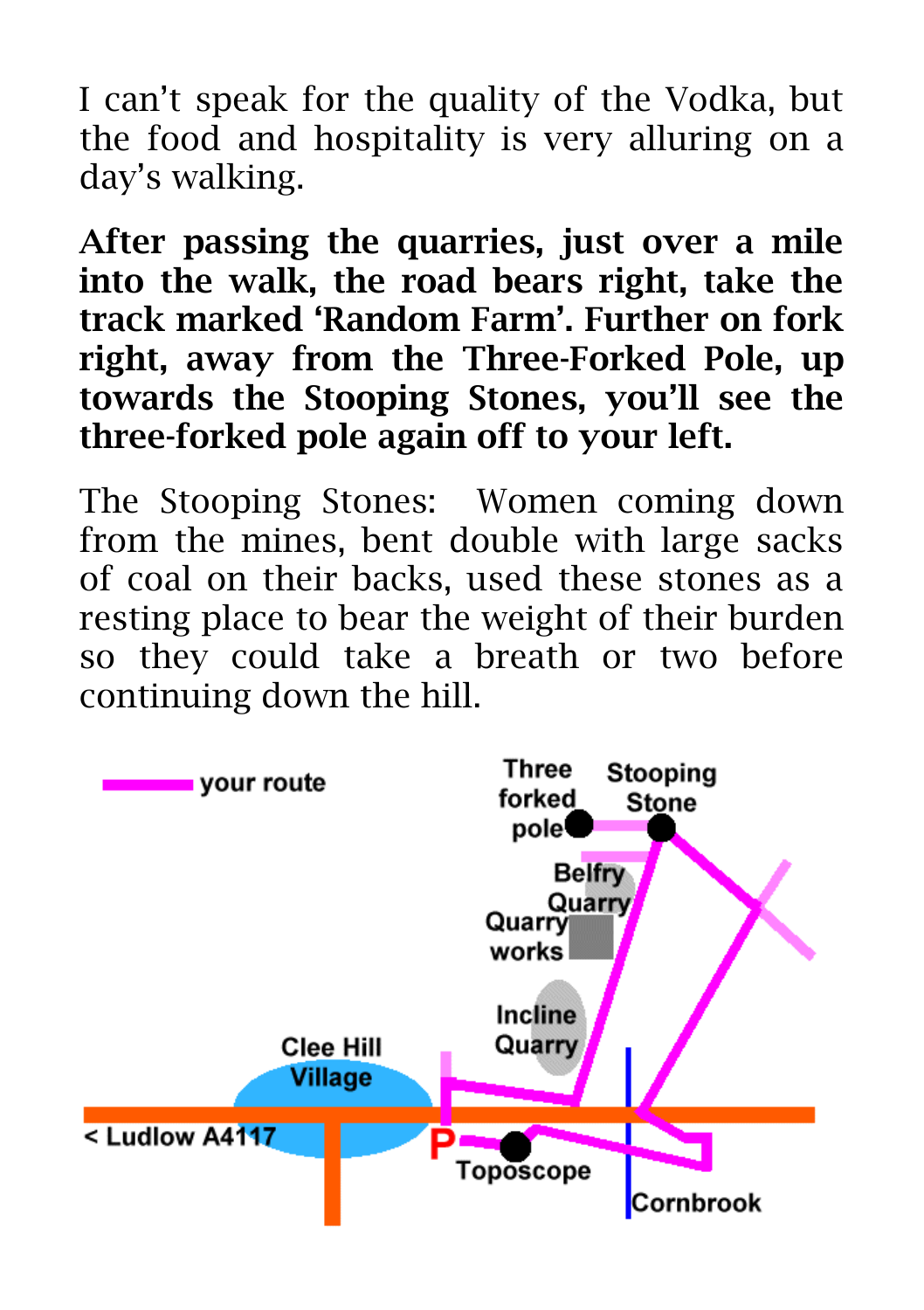The Three-Forked Pole: Remember that Titterstone Wake on the last Sunday of August mentioned in the story? Well, by the middle of the nineteenth century it had grown into a right party lasting a full week. The quarrymen, miners and railworkers would really let their hair down. It would all begin at the Three-Forked Pole.

Two rows of stone blocks would be set out and the young men and their girls would process along 'tea-kettle alley', like making their way down the aisle. They would be met at the far end by the wives an older women, busily making tea with clear water from the nearby spring. Then the festivities would commence with all manner of games taking place on the hill.

The Three-Forked Pole marks three parish boundaries. It is also a very useful landmark when the mist is coming down.

**At The Stooping Stones do not continue along the track, turn to your right along the slightly raised ground between the pools. Keep the Stooping Stones to your back and head slightly to the right of the spoil heap with the collapsed building on top.**